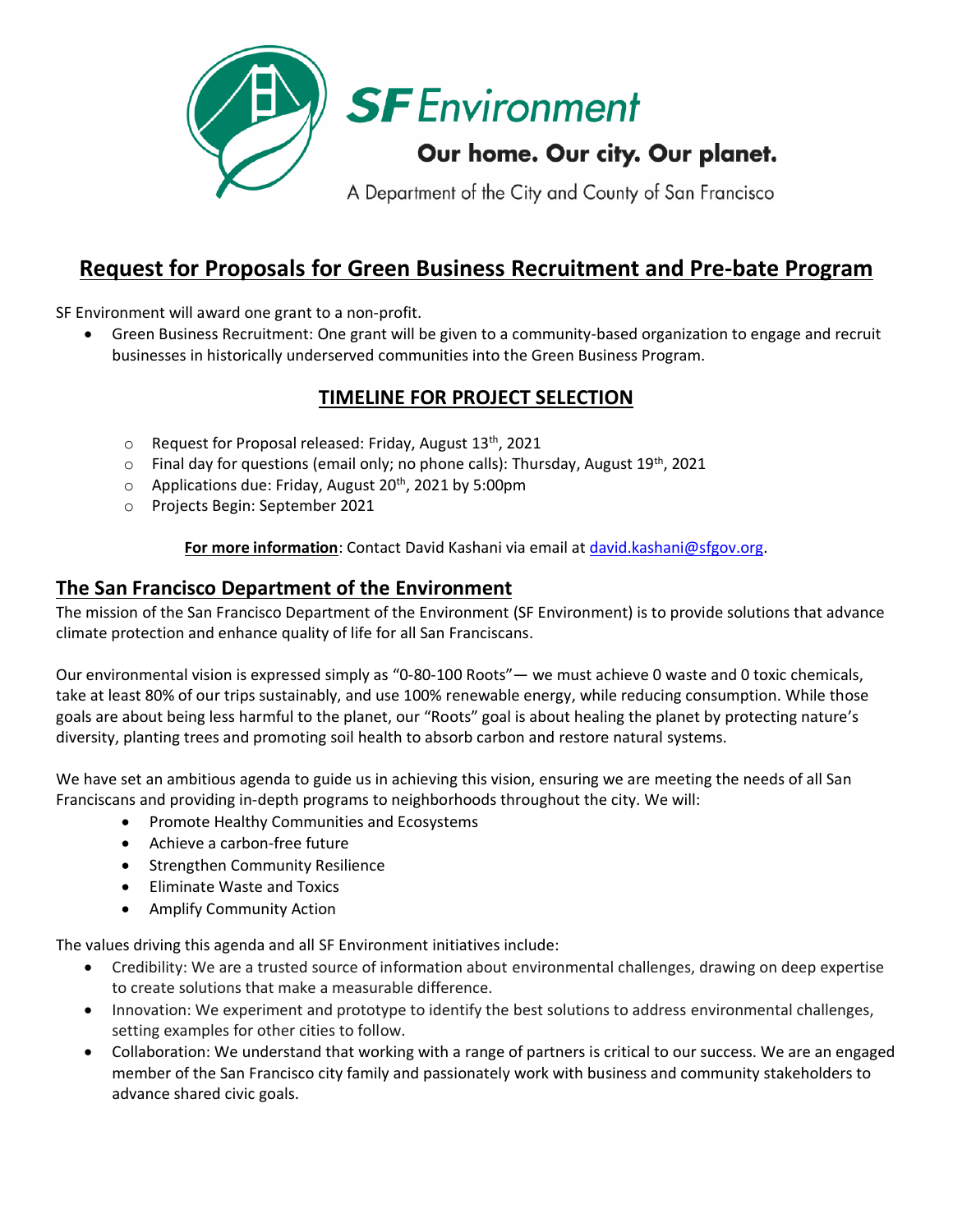- Equity: Our initiatives are underpinned by a commitment to inclusiveness and accessibility, benefit all San Francisco residents and businesses and focus on supporting those communities most in need.
- Impact: We know that the condition of San Francisco's environment is critically important to the quality of life of all residents, and our programs clearly demonstrate a resilient environment is possible.

In keeping with our values SF Environment is releasing grant funds for a non-profit organization to engage and help recruit businesses in communities historically underserved communities in San Francisco.

Projects should exemplify Department values of Credibility, Innovation, Collaboration, Equity, and Impact.

## **Green Business Recruitment Grants**

Since 2006, the San Francisco Green Business Program has worked with small and medium-sized businesses to help them green their operations and receive recognition for their accomplishments. To date, San Francisco is home to 331 Recognized Green Businesses.

To meet the Green Business Program's equity and inclusion goals, SF Environment seeks to increase the number of Green Businesses in historically underserved communities in San Francisco.

The Green Business Program is seeking one community-based organization (CBO) partner with strong ties to the small business community to conduct outreach and recruitment to businesses in historically underserved communities. The goal for the CBO will be to recruit a minimum of 10 businesses into the Green Business Program and assist at minimum 5 of those businesses to achieve Green Business recognition. Activities should include tapping into existing network of business contacts to promote the Green Business Program through webinars, one-on-one calls, door-to-door outreach, and/or other forms of engagement. The grantee will promote the \$500 pre-bate and the cost-saving opportunities of going green.

The proposed Green Business Recruitment project proposals should address:

- 1. History working with small to medium enterprises (SMEs) in San Francisco
- 2. History of working with businesses in historically underserved communities
- 3. Dedicated staff person assigned to the project
- 4. Strategy to recruit 10 businesses into the SF Green Business Program

SFGBP will train grantee on program requirements, and incentives. The primary role of the CBO will be to recruit businesses and enroll them through the SF Green Business website and to periodically send reminders to the enrolled businesses to complete the Green Business process.

# **GRANT PROCEDURES & GUIDELINES**

*Who can Apply* – Only non-profit 501c3 organizations are eligible to apply.

*Grant Types and Sizes –* Green Business Recruitment: A one-year grant of \$10,000 for a community-based organization to engage and recruit businesses in historically underserved communities. Awardee will receive \$5,000 for the first 4 months of the project, with an additional \$5,000 in the second four months contingent upon performance.

#### *Geographic Focus* – City and County of San Francisco

*Application Format and submission*– Proposals should be no more than 4 pages in length, in 12-point font, with 1-inch margins. Responses to RFP questions must follow the format as it is presented.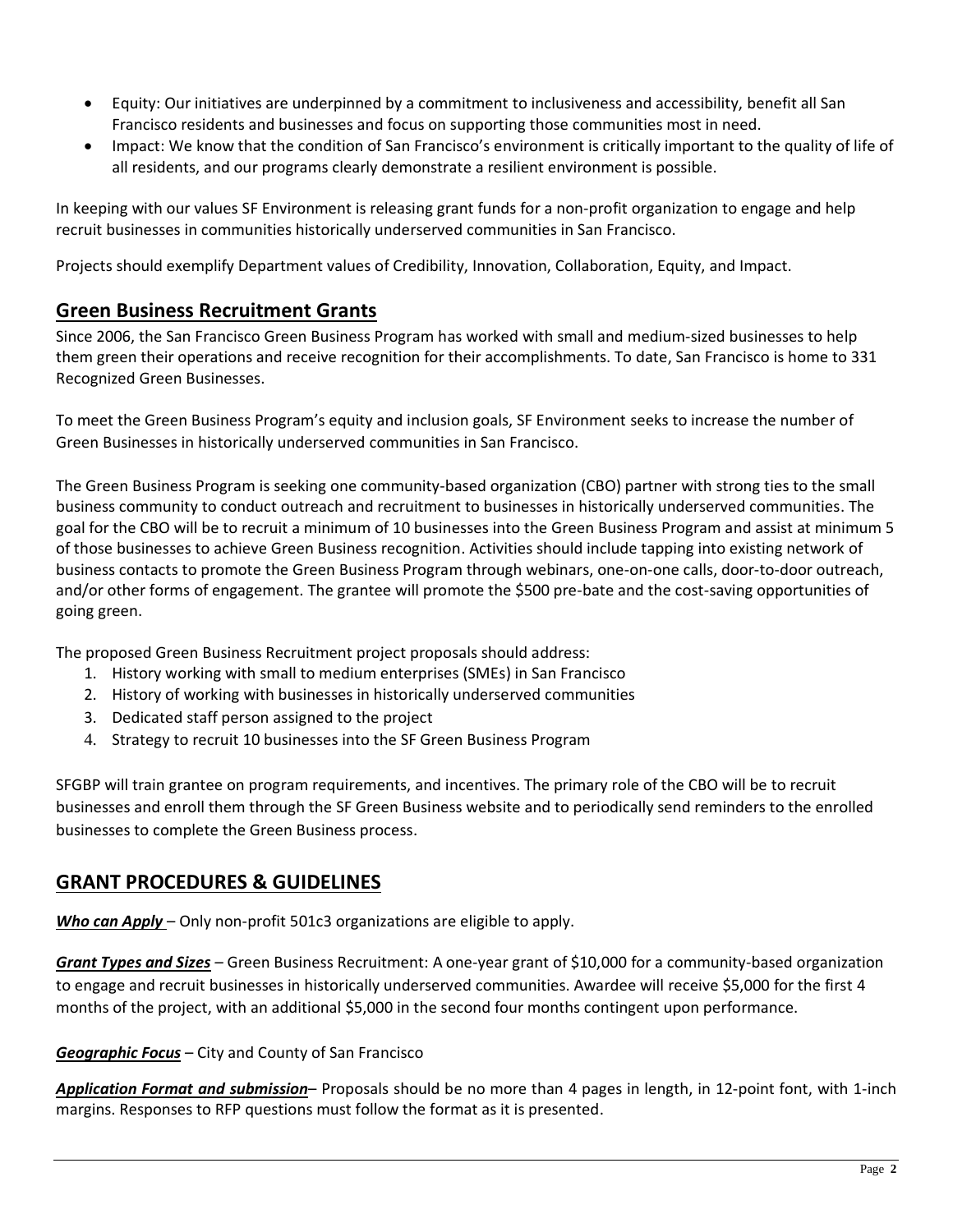### **APPLICATION MATERIALS MUST BE RECEIVED BY FRIDAY, August 20, 2021, at 5:00 PM**

Applications must be emailed as pdf. documents to: [David.Kashani@sfgov.org](mailto:David.Kashani@sfgov.org) with "*Grants Program*" in subject line. Files should be labeled "Name of Applicant.DocumentName". If an email application is not feasible, contact [David.Kashani@sfgov.org.](mailto:David.Kashani@sfgov.org)

### **LATE SUBMISSIONS WILL NOT BE CONSIDERED!**

*Funding Limitations, Grant Agreement/Contract Requirement, and Payment Process -* Before the City can award funding, the grantee must become an approved city vendor and meet Human Rights Commission requirements. This process should be started as early as possible or risk grant awards delayed. Required forms may be downloaded from [http://www.sfgov.org/oca/purchasing/forms.htm.](http://www.sfgov.org/oca/purchasing/forms.htm) For more information, please contact 415-252-2500. For insurance requirements and copies of sample insurance certification forms visit [http://sfgov.org/oca/sites/default/files/FileCenter/Documents/729-insurance\\_requirements.pdf](http://sfgov.org/oca/sites/default/files/FileCenter/Documents/729-insurance_requirements.pdf)

All responses and submittals in response to this RFP are public information and shall be the property of the City and County of San Francisco. The City may use such submissions for any purpose whatsoever, without compensation to the provider or any other person or entity and shall not be liable for any use or disclosure of any submissions.

# **Required Proposal Elements - please use the format as specified below:**

- **Application Cover and Checklist - 10 points** Incomplete applications will not be accepted.
- **Proposal Narrative - 65 points** The narrative must include the following sections in the order listed, and should provide details on how the project supports the Department's values, business assistance and community outreach goals. The 6-page limit applies to the narrative, budget and work plan.
	- o **Project Summary 15 points** (no longer than half a page) Briefly summarize the project, the amount being requested, the goals and objectives and project partners.
	- o **Qualifications -25 points**

Describe your organization's services, qualifications, accomplishments, and past experience with similar projects. Describe how your organization has effectively managed other grants. List qualifications of key members of the project team. Describe:

- History working with small to medium-sized businesses in San Francisco.
- The communities and/or constituencies you focus on and the predominant language(s) spoken.
- Systemic barriers that underrepresented businesses in your community face and ways your organization can help them overcome these barriers.

#### o **Project Success -25 points**

Describe how you would achieve the goals and intent of the funding. Describe tangible project outcomes.

- Include number of businesses contacted, number of businesses who register for the Green Business Program, and number of businesses that complete the recognition process.
- **Budget Spreadsheet with Narrative descriptions, and Workplan Budget- 25 points (Attachment C)**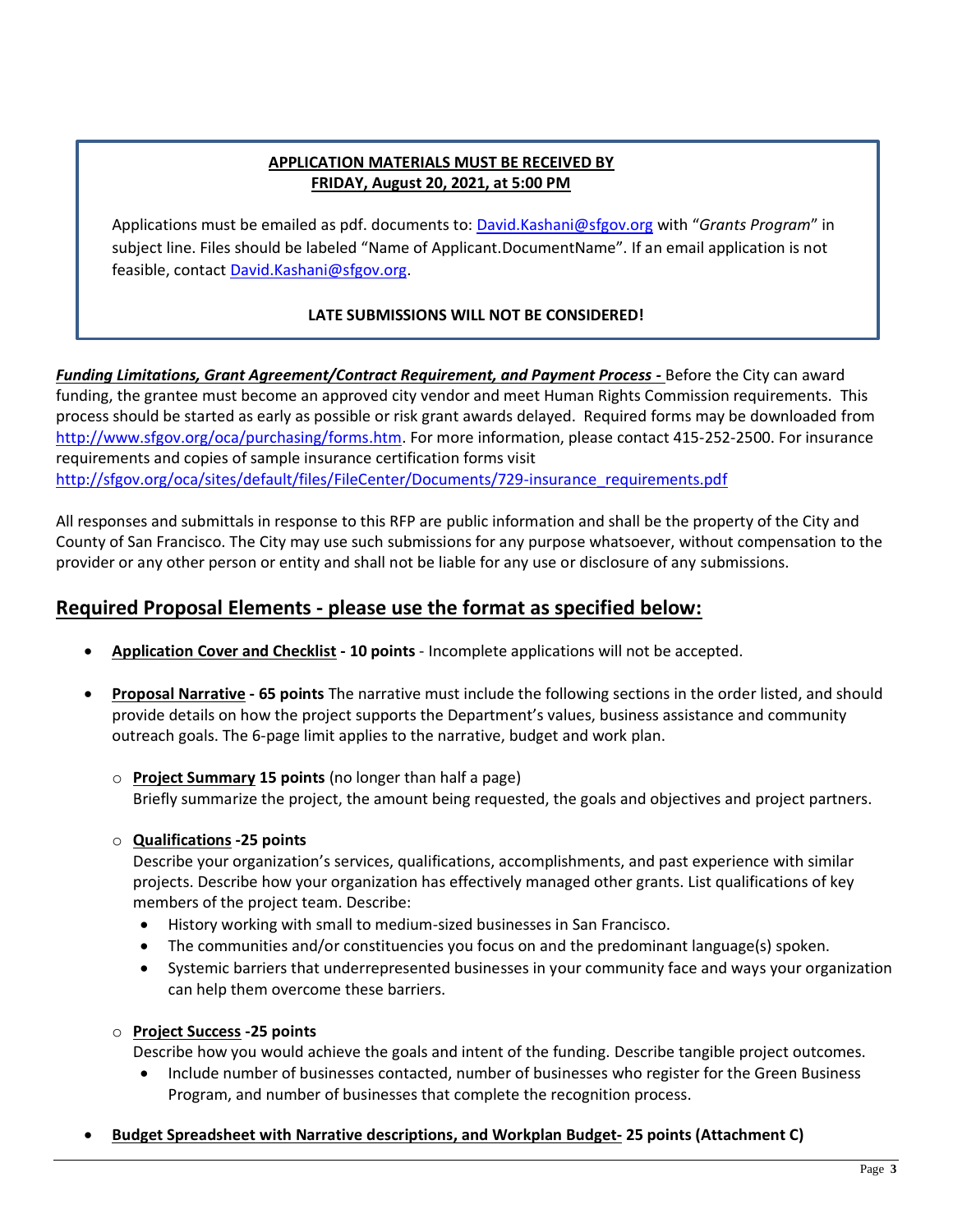Show how your project is cost-effective and reasonable. Provide a total project budget that includes the amount requested with a description of each line item.

The following items are required but will not be counted towards 4 page limit:

- **Letter(s) of Agreement** Where a partnering, collaborative and/or subcontracting relationship exists, proposals must include a Memorandum of Understanding or letter from the partnering organization(s), which documents the relationship and delineates tasks for each party.
- **Proof of non-profit status verifying tax-exempt status Limit: 2 pages total.**

In addition, potential grantees may be asked to submit Financial Statements, a list of all current and pending grants and references. DO NOT SUBMIT with application!

# **Selection Process and Scoring**

Proposals will be evaluated by a selection committee based on the evaluation criteria. Staff may conduct interviews of a competitive proposal.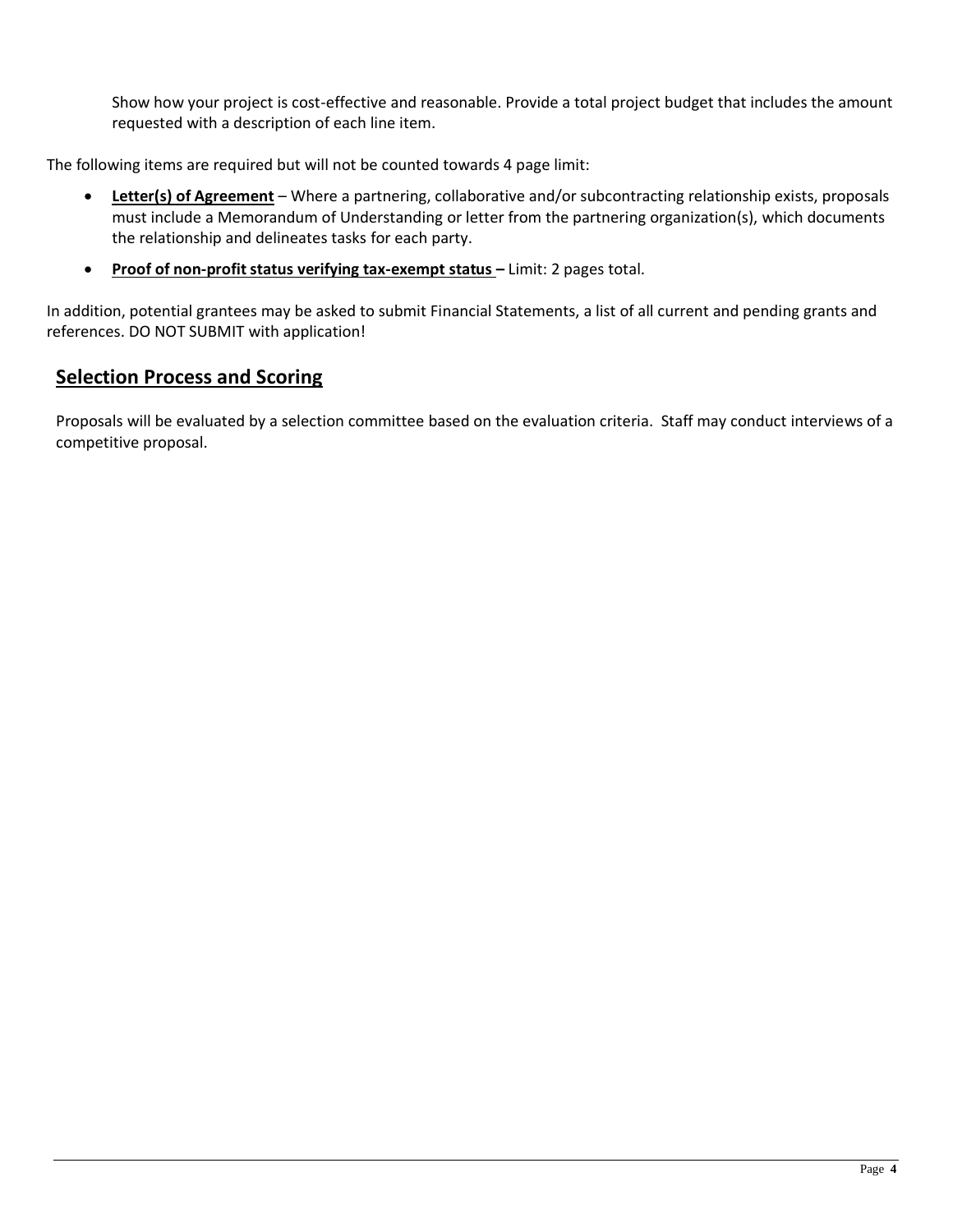# **Green Business Recruitment Grant Attachment A**

### **Application Cover Page and Checklist**

| Name of Applicant/Organization:                                         | <u>and the state of the state</u>                                                                               |                                                                                                                   |
|-------------------------------------------------------------------------|-----------------------------------------------------------------------------------------------------------------|-------------------------------------------------------------------------------------------------------------------|
| <b>Street Address:</b>                                                  |                                                                                                                 |                                                                                                                   |
| Contact Person and Title: <u>_______________</u>                        | <u> 1989 - Johann Stoff, Amerikaansk politiker († 1908)</u>                                                     |                                                                                                                   |
|                                                                         | E-Mail:<br><u> 1980 - Andrea Andrew Maria (h. 1980).</u>                                                        |                                                                                                                   |
|                                                                         | If you have a fiscal sponsor, please provide the following information:                                         |                                                                                                                   |
| <b>Fiscal Sponsor:</b>                                                  | <u>Title: Example 2006</u>                                                                                      | Fiscal Sponsor's Budget: \$                                                                                       |
| <b>Contact Person:</b>                                                  |                                                                                                                 | Phone:                                                                                                            |
| Title of Project:                                                       |                                                                                                                 |                                                                                                                   |
|                                                                         | Total Project Budget: \$ Total agency Budget\$ _______ Length of grant in months                                |                                                                                                                   |
| Amount Requested from the City and County of San Francisco: \$          |                                                                                                                 |                                                                                                                   |
| Amount Received/Pending from other sources for project: \$              |                                                                                                                 |                                                                                                                   |
|                                                                         |                                                                                                                 |                                                                                                                   |
|                                                                         |                                                                                                                 |                                                                                                                   |
| <b>Summary of Project (50 words or less):</b>                           |                                                                                                                 |                                                                                                                   |
|                                                                         |                                                                                                                 |                                                                                                                   |
|                                                                         |                                                                                                                 |                                                                                                                   |
|                                                                         | INCOMPLETE APPLICATIONS WILL NOT BE CONSIDERED. APPLICATIONS MUST INCLUDE THE FOLLOWING ITEMS:                  |                                                                                                                   |
| A. Signed Application Cover                                             |                                                                                                                 |                                                                                                                   |
|                                                                         | B. Proposal narrative, and project budget (4 pages)                                                             |                                                                                                                   |
|                                                                         |                                                                                                                 | C. Letter(s) of agreement - Where a partnering, collaborative and/or subcontracting relationship exists, a letter |
|                                                                         | or work agreement documenting the relationship must be submitted                                                |                                                                                                                   |
|                                                                         | D. Proof of non-profit status verifying tax-exempt status                                                       |                                                                                                                   |
|                                                                         | NOTE: Do NOT include financial statements or review materials - these will be requested if necessary            |                                                                                                                   |
| I certify that the information in this application is true and correct. |                                                                                                                 |                                                                                                                   |
| <b>Executive Director (print)</b>                                       | Signature of Executive Director                                                                                 | Date                                                                                                              |
|                                                                         | I certify that the Board of Directors or other governing board has approved the submission of this application. |                                                                                                                   |
|                                                                         |                                                                                                                 |                                                                                                                   |

Applications must be received by 5:00 pm Friday, August 20<sup>th</sup>, 2021